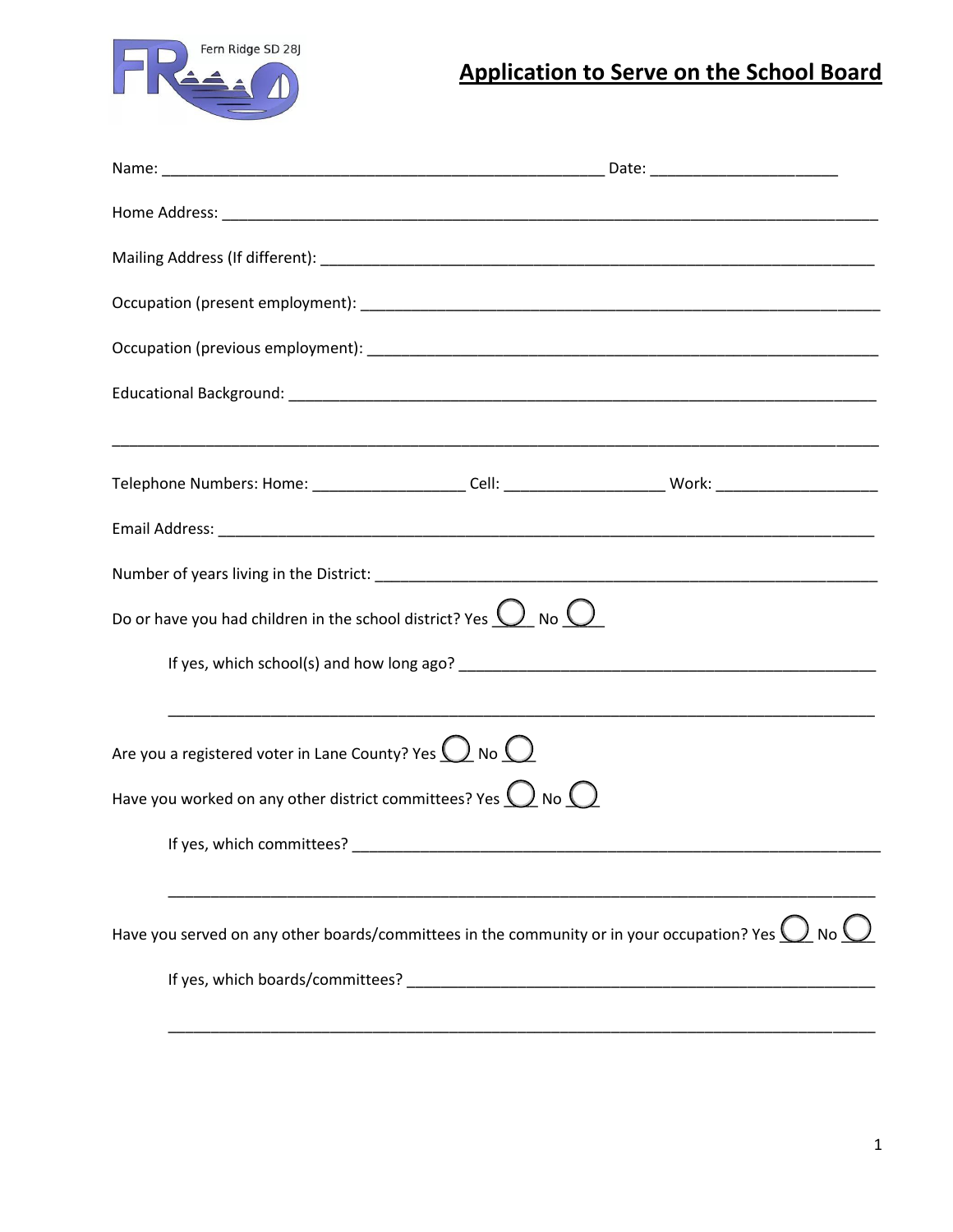

(Please use a separate sheet of paper if you need more space to answer the following questions)

What prompted you to apply for this board vacancy?

What do you think you would add to the board and/or what do you feel makes you best qualified to fill the vacancy?

What aspirations do you have for the district?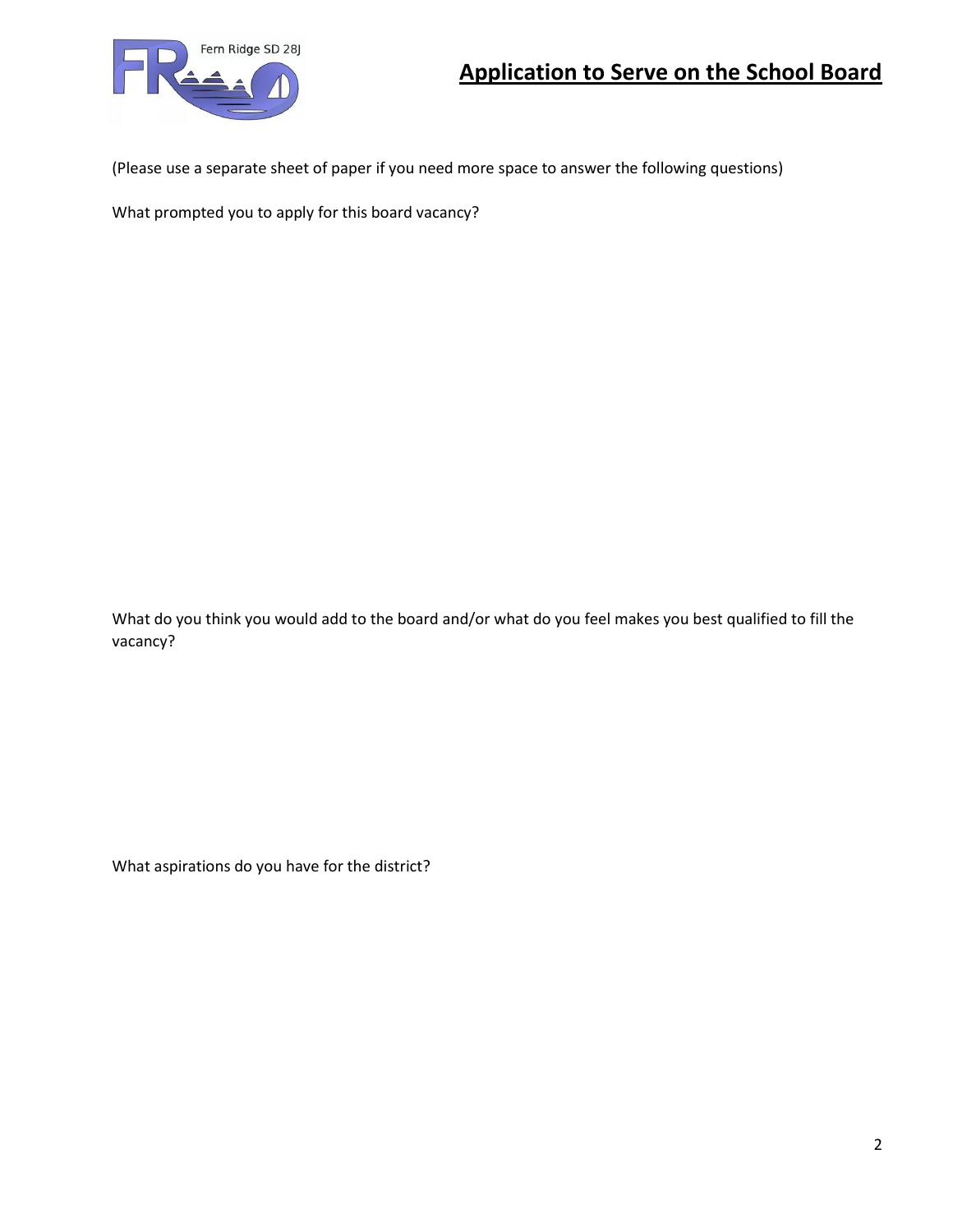

What do you see as the district's primary challenges?

Effective board members must engage in a variety of relationships; for example, with the superintendent, staff, other board members, parents, the community, and social media. How do you perceive a board member's relationship with each of these?

Please identify up to three things that you believe that the district is doing well.